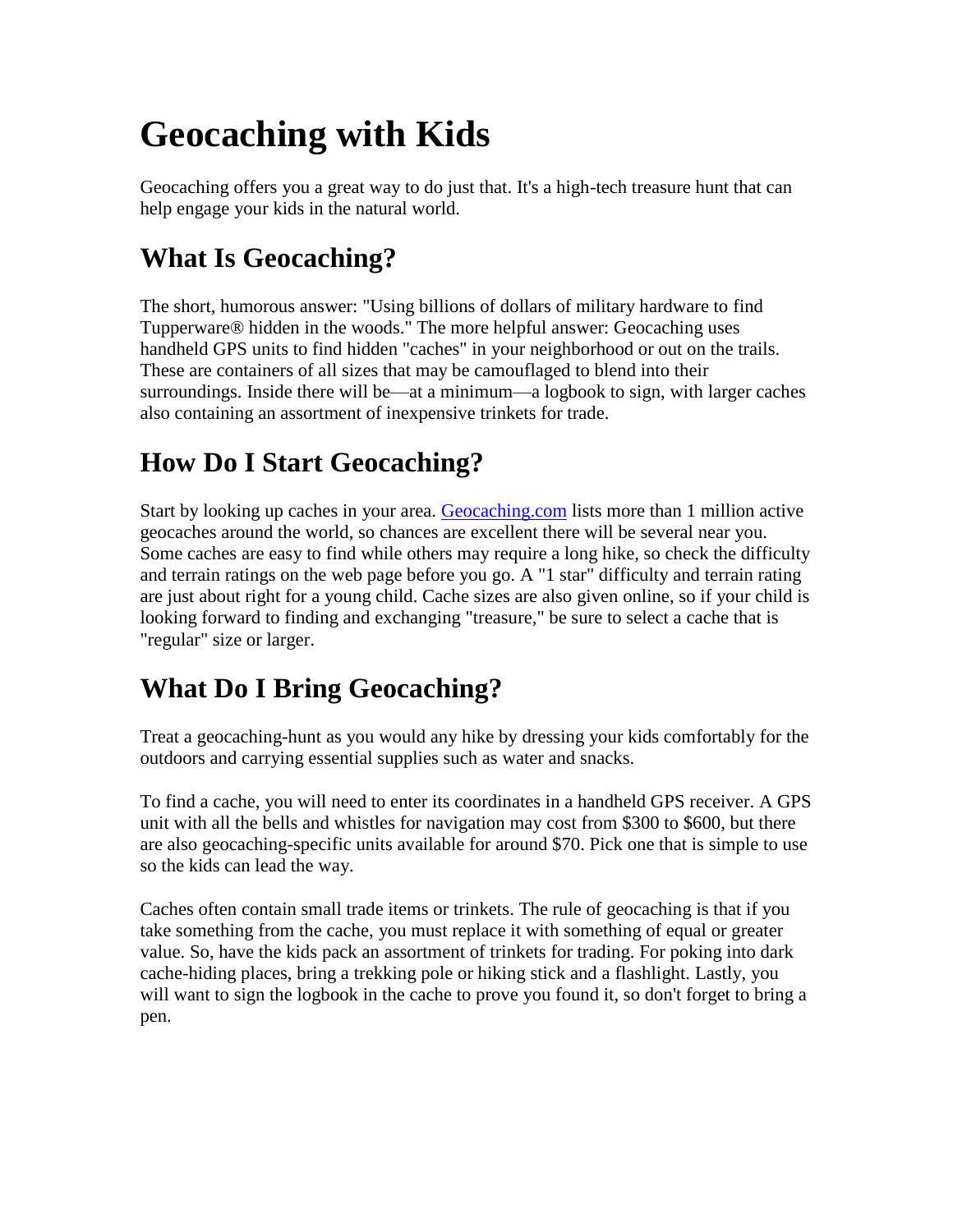## **Looking for a Cache**

Understanding how a GPS works and what it is telling you will greatly increase your chances of finding a cache. A GPS is a radio receiver and needs a clear view of the sky for best reception, so keep it out of your pocket while hiking.

You may find the compass view, which gives the bearing and distance to the cache, to be the most informative screen. It will point you in the right direction while you are moving but may not be accurate while stopped. Keep an eye on where it is pointing while you are hiking, and you may be able to guess where the cache is hidden from a distance.

Safety tip: Be aware of your surroundings. Take your eyes off of the GPS occasionally and look around so you don't fall down a hill (or worse).

Most GPS units are accurate to within 20 feet, so when you are closer than this to the cache, it really can't tell you much more. At this point you should put it away and just start looking in the obvious places.

#### **Tips to locate a cache:**

- Look for likely places or objects that appear out of place (unnatural piles of sticks, etc.).
- Recall the size of the cache (from [geocaching.com\)](http://www.geocaching.com/), and use the hint if needed.
- Take your time and be patient.

Caches may be hidden in old logs or rock piles that are home to other creatures as well, so teach kids to look first before reaching in. Kids will likely search enthusiastically, but make sure they AVOID tearing up the countryside looking for the cache! If you turn over a rock, replace it as found. Remember to follow [Leave No Trace](http://www.lnt.org/) principles.

#### **Once You Find a Cache**

You found it! Congratulations! Now what?

- 1. Take something from the cache.
- 2. Leave something in the cache.
- 3. Write about it in the logbook.

Take time to look through the cache. You can take an item and leave an item, and enter your name and experience into the logbook. Some people don't care to trade, and that's OK too. Make sure to reseal the cache carefully and place it back exactly where you found it. Hide it as well as you found it. Don't leave markers for the next cacher to find it or place it in a "better" spot.